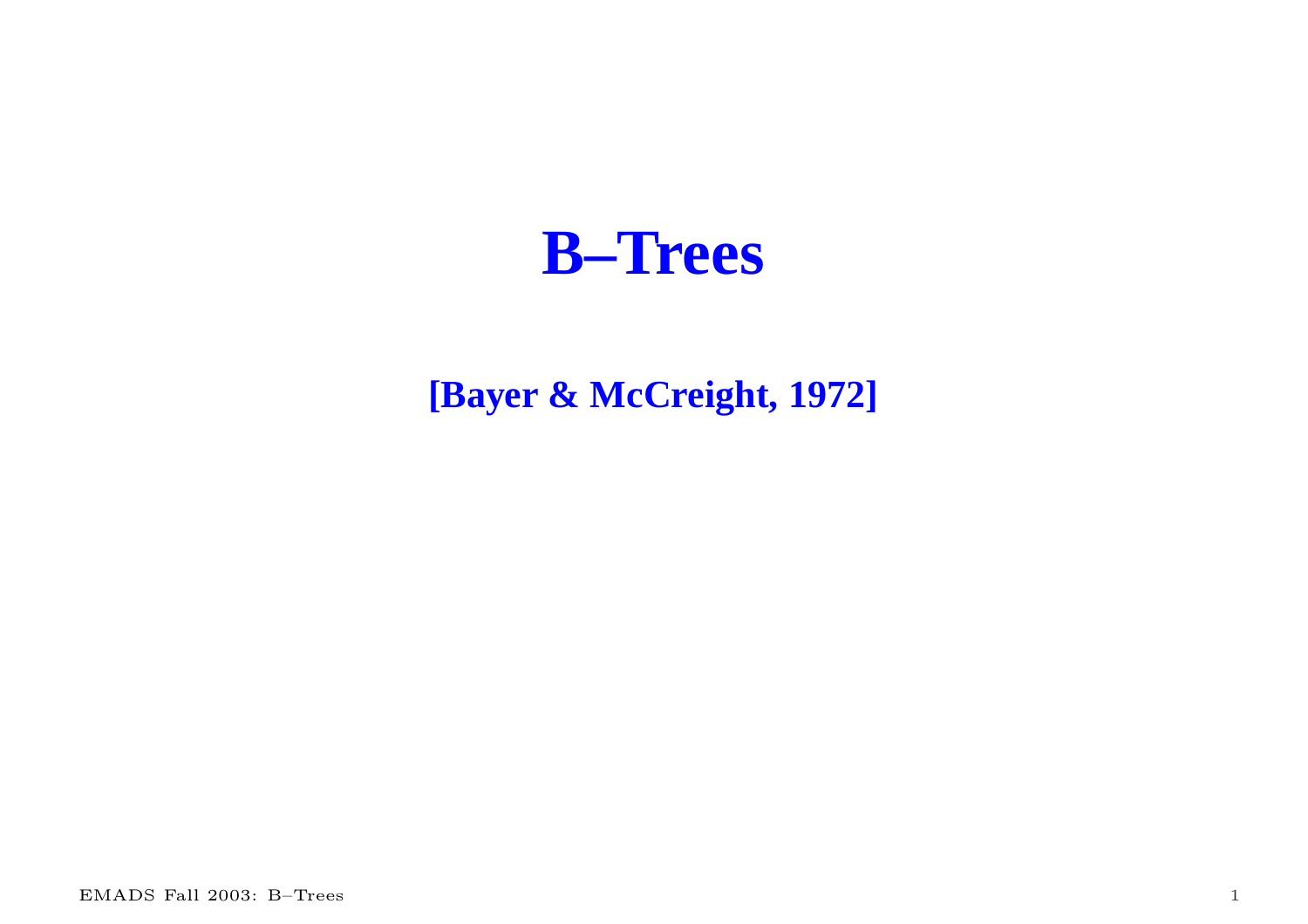## **An Application of B–Trees**

Core indexing data structure in many database managemen<sup>t</sup> systems

TELSTRA, an Australian telecommunications company, maintains a customer database with 51.000.000.000 rows and 4.2 terabytes of data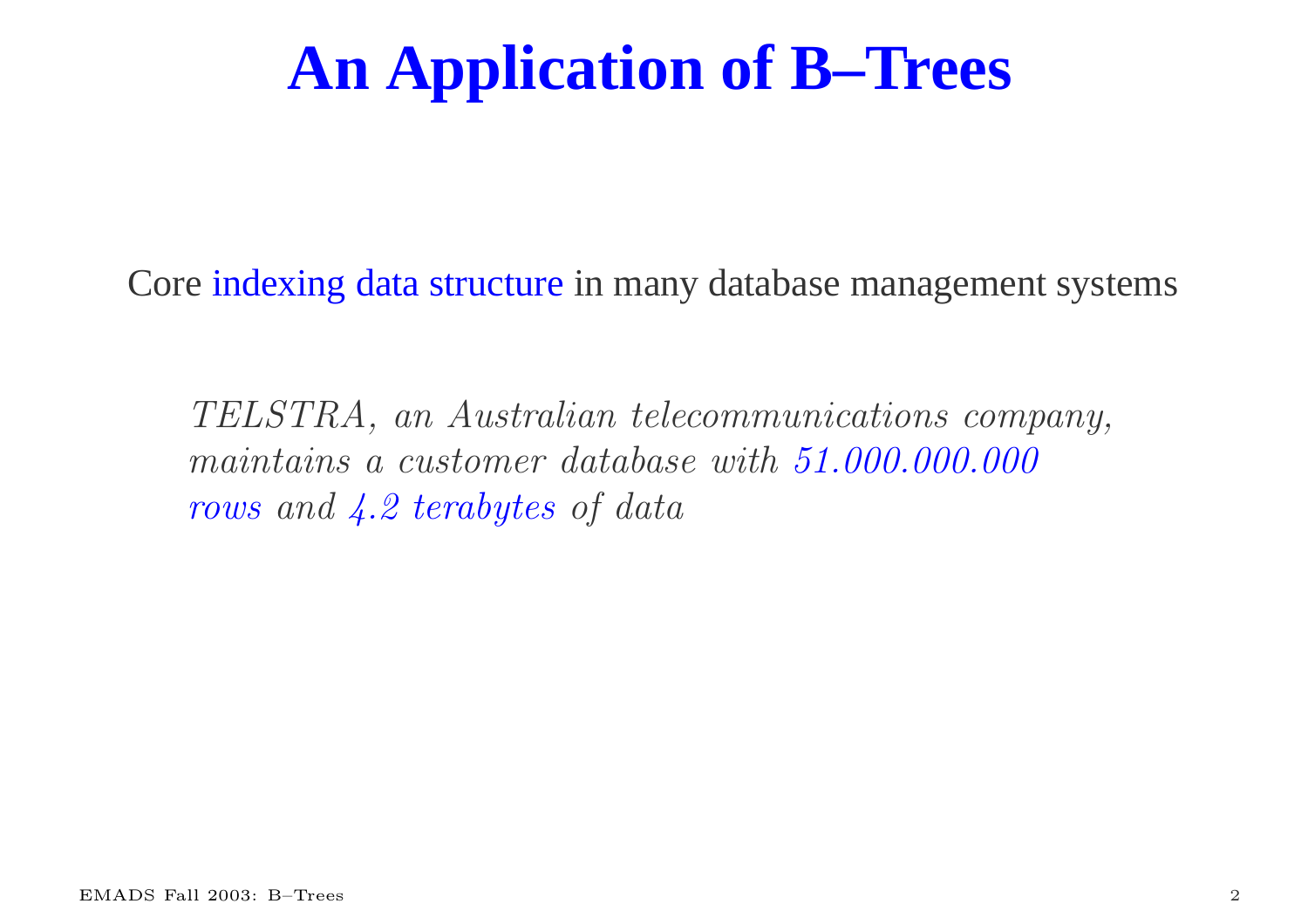# (a, b)**–Trees and B–trees**

#### [Bayer & McCreight, 1972]



**Definition n** A tree is an  $(a, b)$ –tree if  $a \ge 2$ ,  $b \ge 2a - 1$  and

- All leaves have the same depth.
- $\bullet$ All internal nodes have degree at most *b*.
- $\bullet$ All internal nodes except the root have degree at least a.
- The root has degree at least two.

 $(a, 2a - 1)$ –trees are also denoted B–trees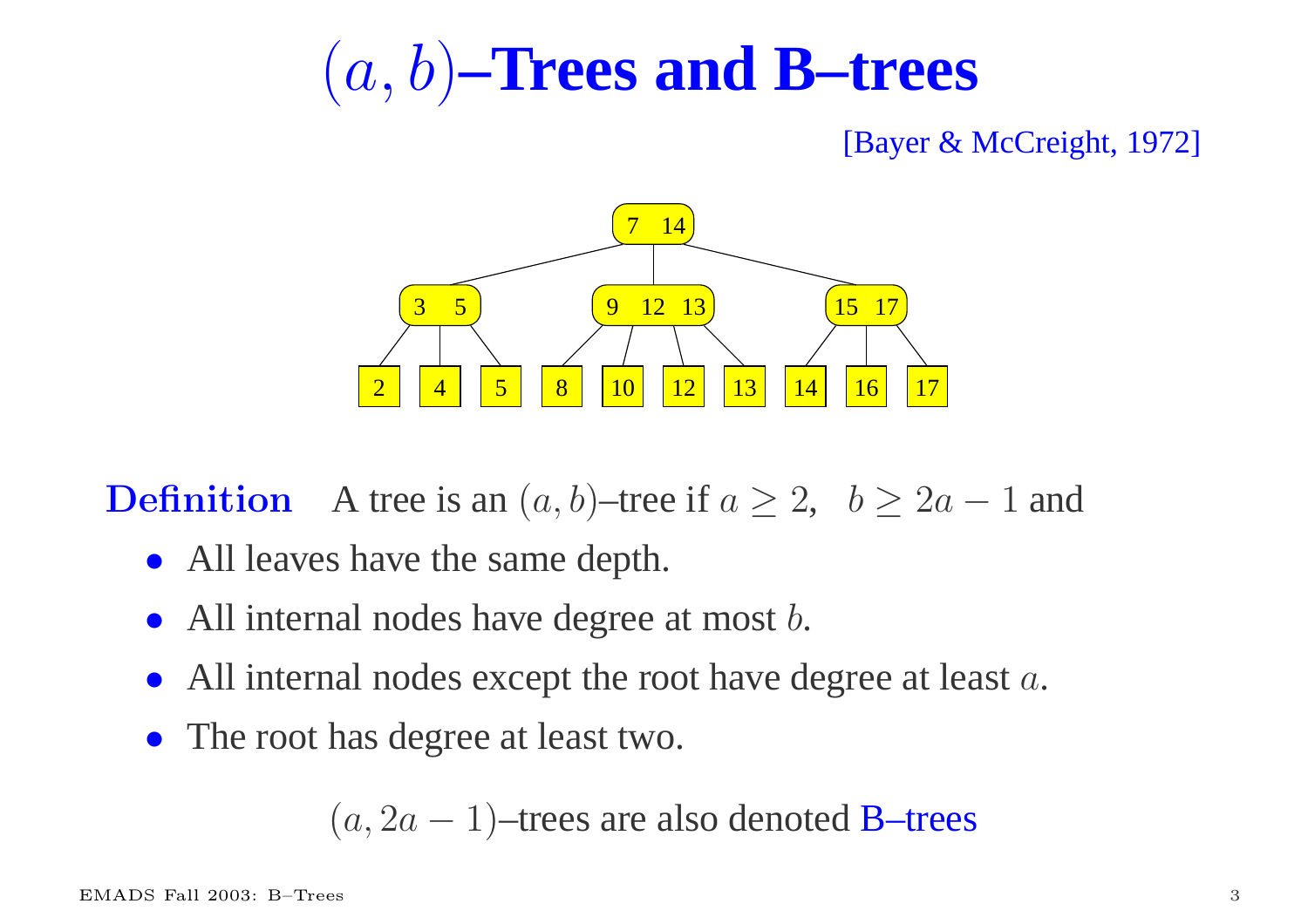## **Properties of** (a, b)**–Trees**



Lemma**a** N leaves implies  $\left\lceil \frac{\log n}{\log b} \right\rceil \leq$  height  $\leq \left\lfloor \frac{(\log n) - 1}{\log a} \right\rfloor + 1$ 

Lemma**a** Searches require  $O(\log_a n)$  I/Os if  $b = O(B)$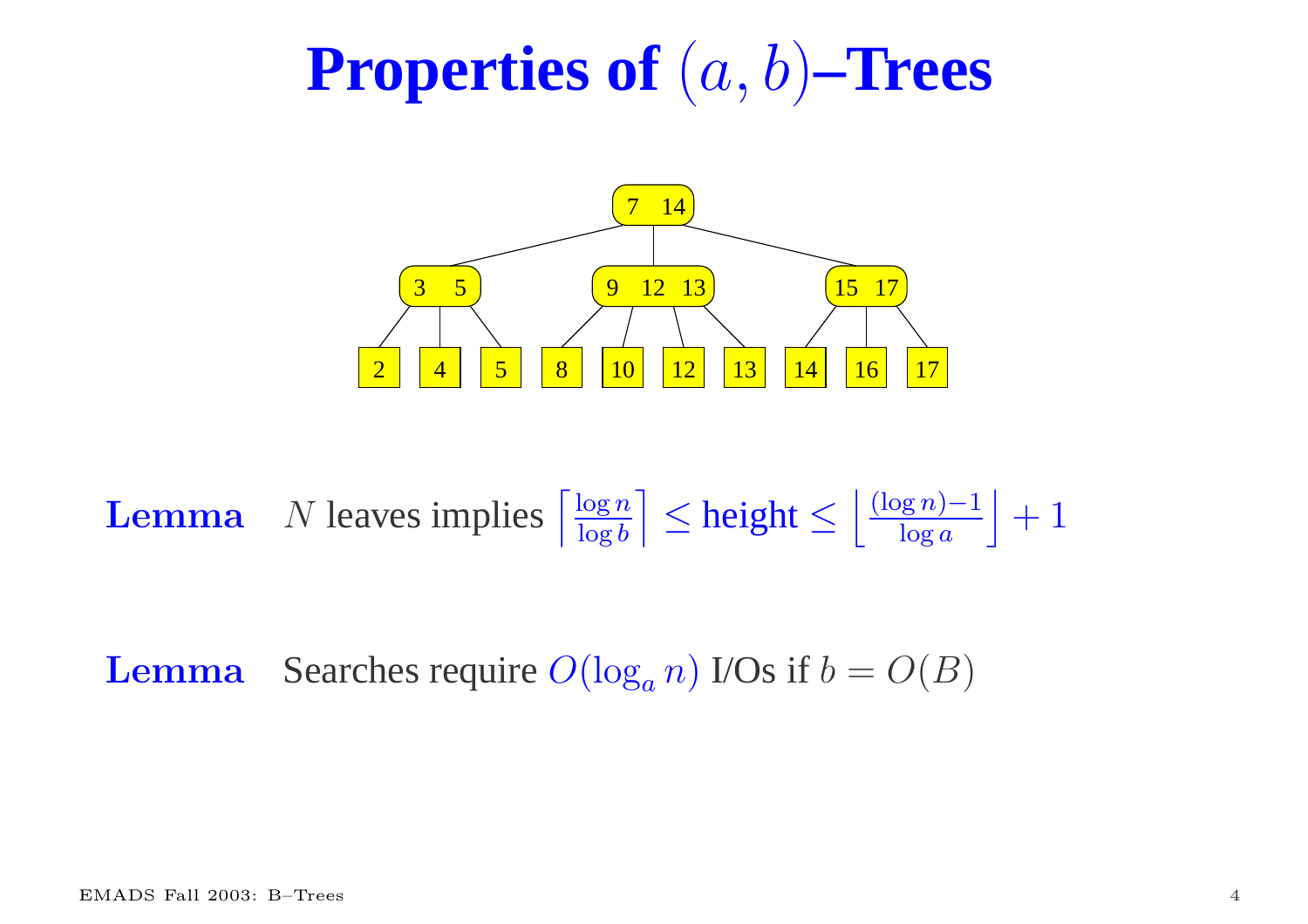# **Updates in** (a, b)**–Trees**

- $\bullet$ Search for location to insert or delete <sup>a</sup> leaf
- $\bullet$ Create/delete leaf and search key at the paren<sup>t</sup> node
- $\bullet$ Rebalance using the following transformations

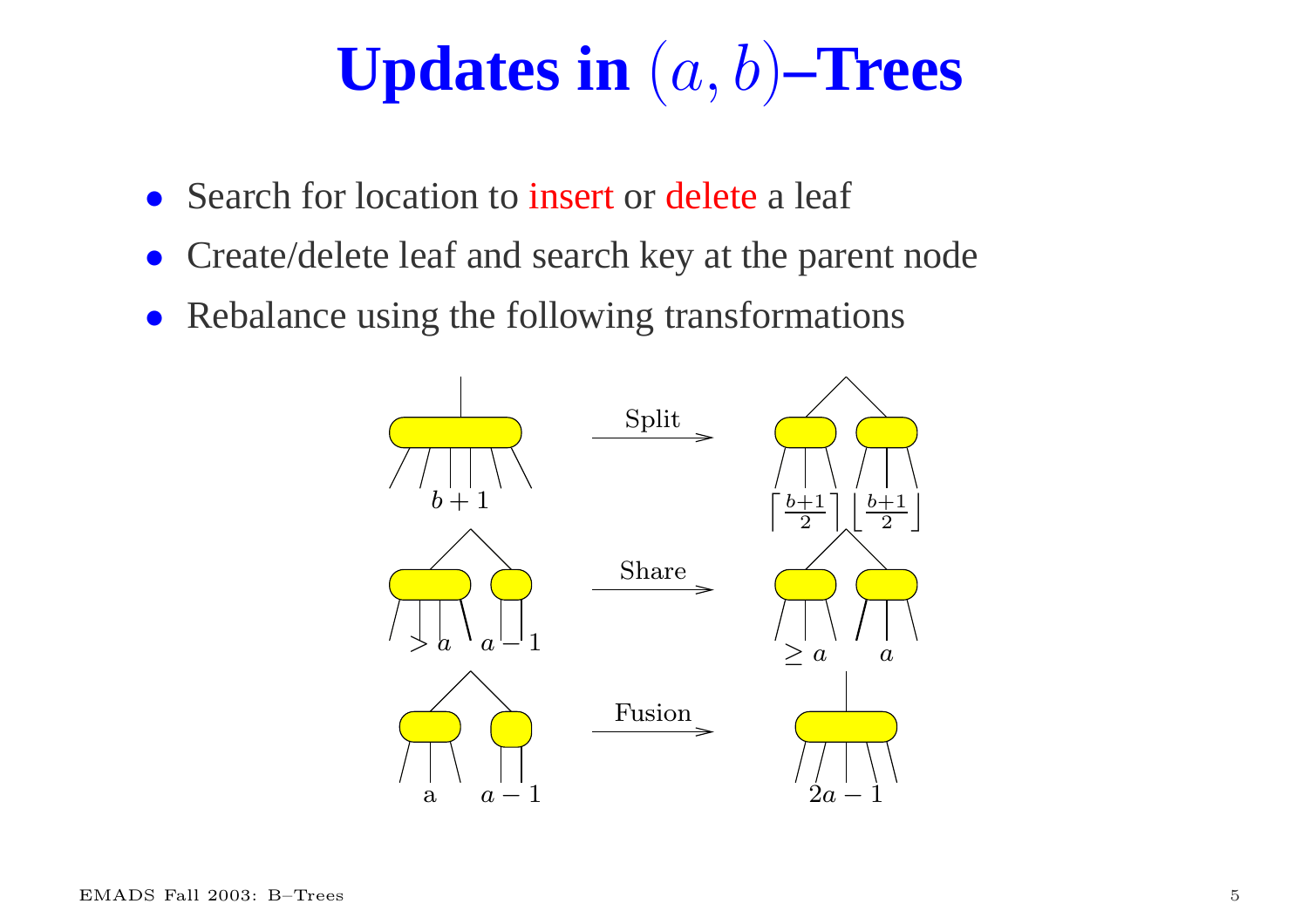## **Example : Insert into <sup>a</sup> (2,4)–Tree**

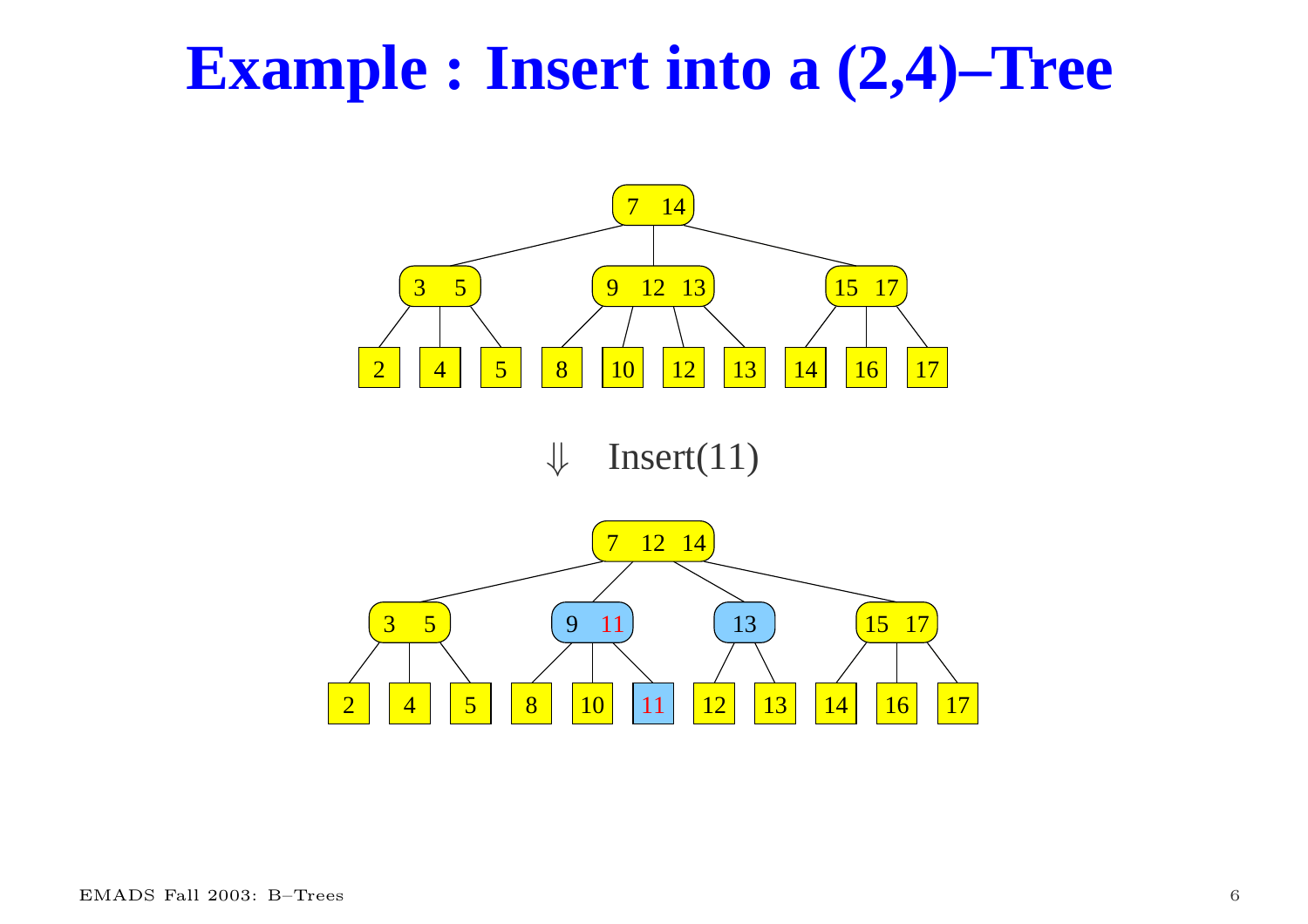**Analysis of** (a, b)**–Trees – Insertions Only**

### Theorem

*n* insertions imply  $n / \lfloor (b + 1)/2 \rfloor^h$  splits at height h i.e. in total  $O(n/b)$  splits

### *Proof*

- Nodes are created due to splits
- $\bullet$ All nodes except the root has degree at least  $\left| \frac{(b + 1)}{2} \right|^h$
- $\bullet$ The number of nodes in the lowest level dominates all other levels

 $\Box$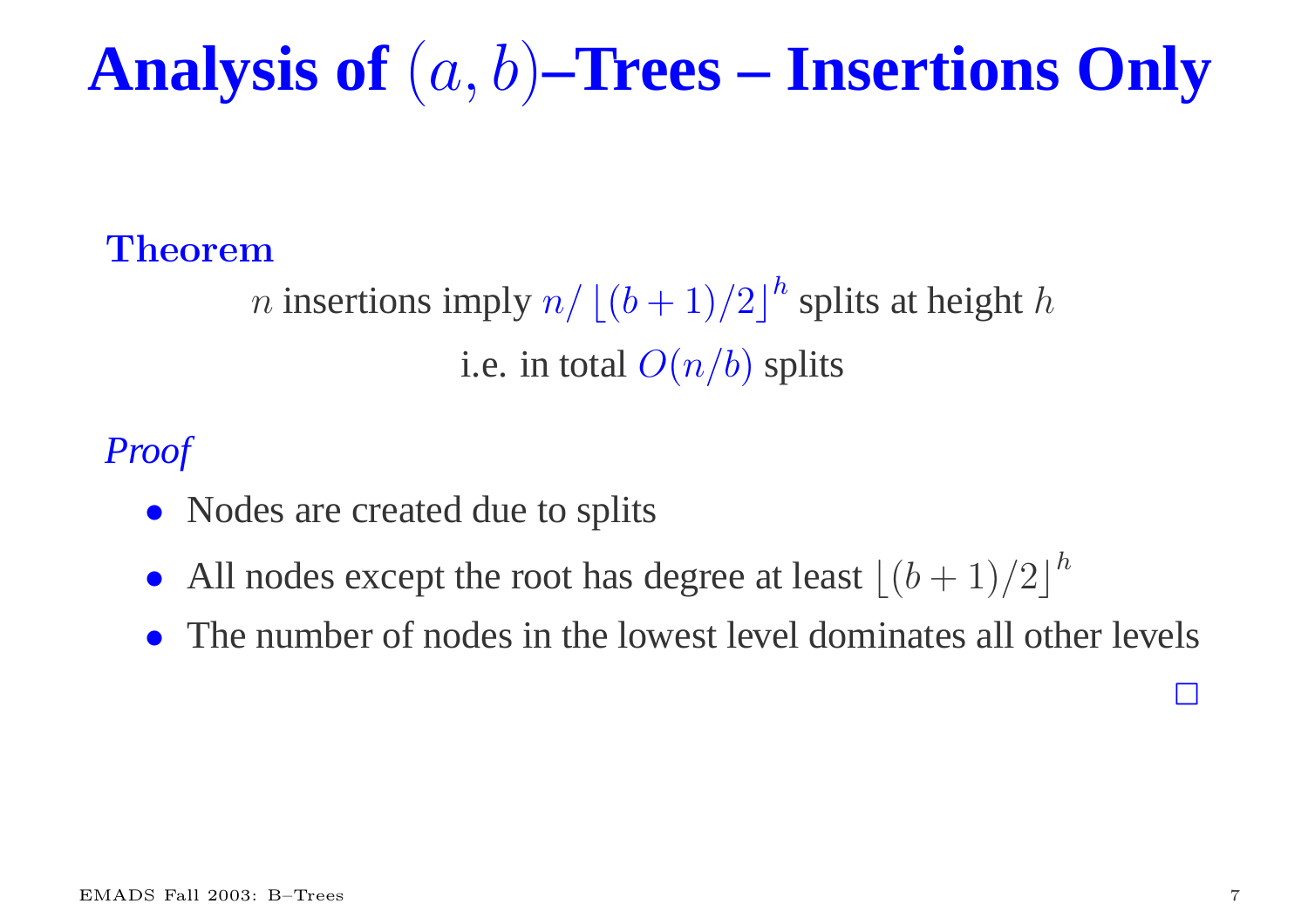# **Analysis of** (a, b)**–Trees**

TheoremIf  $b \geq 2a$ , then *i* insertions and *d* deletions perform at most  $O(\delta^h(i+d))$  splits and fusions at height h, where  $\delta < 1$  depends on  $a$  and  $b$ 

*Proof* (*sketch*) Amortization argument, each node has a potential  $\phi$ (= measure of unbalancedness)



TheoremIf  $b \ge 2a$ , then the total # splits and # fusions is  $O(i + d)$ . If  $b \ge (2 + \varepsilon)a$ , for some  $\varepsilon > 0$ , the number of node splittings and node fusions is  $O(\frac{1}{a}(i+d))$ 

EMADS Fall 2003: B–Trees 8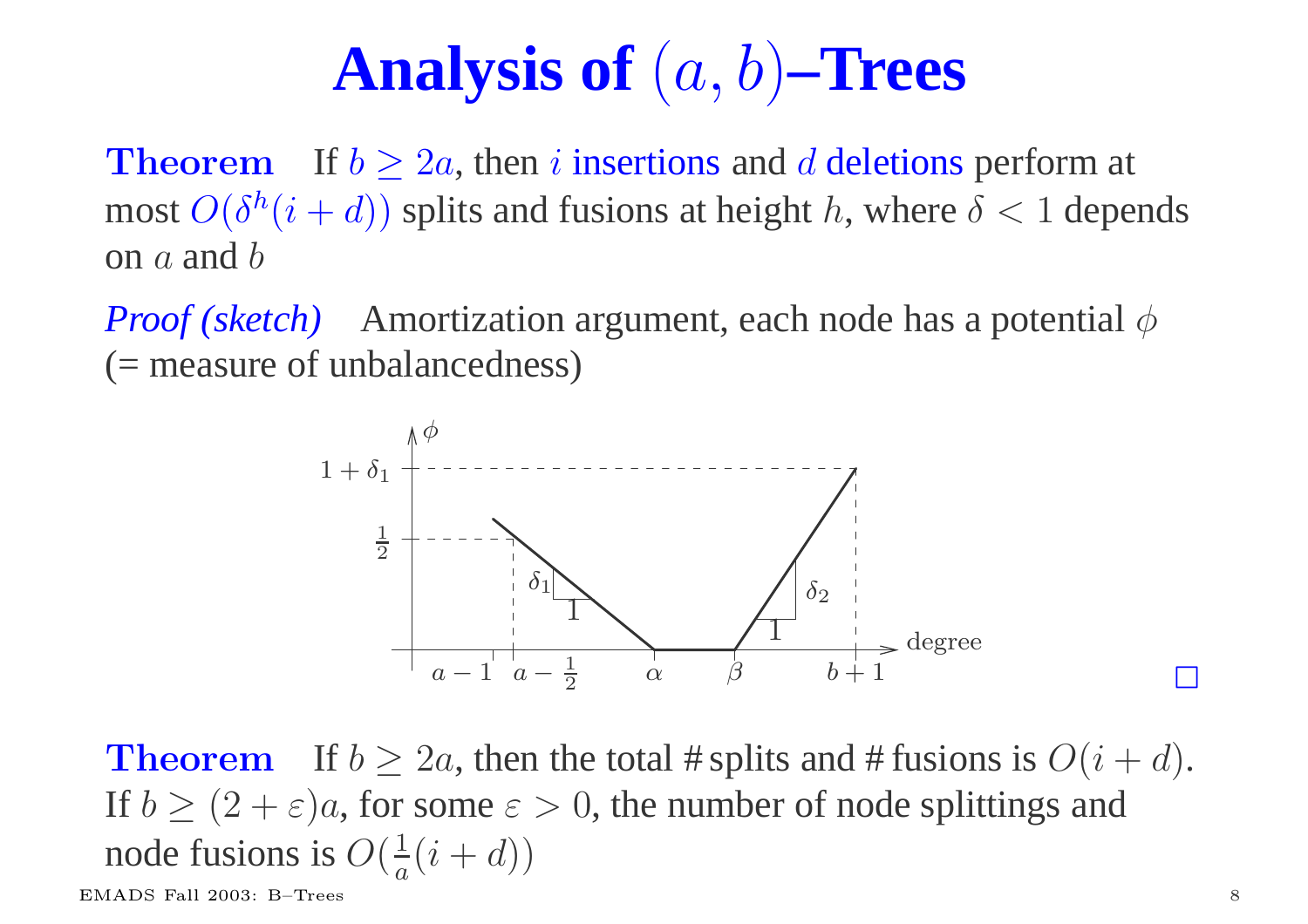## **Analysis of** (a, b)**–Trees**

#### Theorem

 $(B/3, B)$ –trees perform  $\Theta(1/B)$  rebalancing per update

#### Theorem

 $(|B/2|, B)$ –trees perform  $\Theta(1)$  rebalancing per update

#### Theorem

 $(\lceil B/2 \rceil, B)$ –trees perform  $\Theta(\log_B N)$  rebalancing per update if  $B$  odd